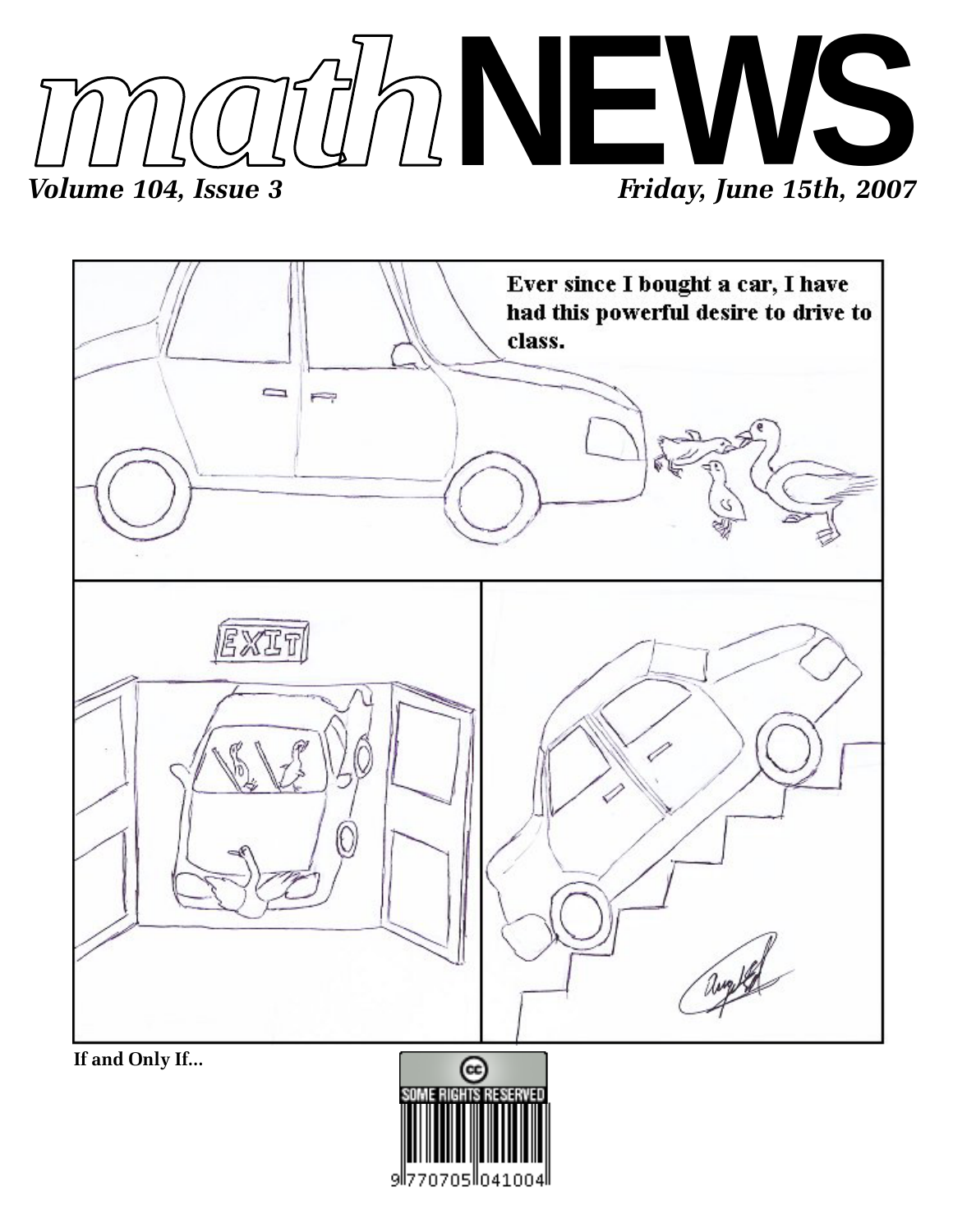## *look***AHEAD**

| mathNEWS                       |                                                              |  |  |  |  |  |  |
|--------------------------------|--------------------------------------------------------------|--|--|--|--|--|--|
| June 15                        | Issue $#3$ hits the stands                                   |  |  |  |  |  |  |
| June 25                        | Production Night #4                                          |  |  |  |  |  |  |
|                                | 6:30, MathSoc (MC3038)                                       |  |  |  |  |  |  |
|                                | All are welcome!                                             |  |  |  |  |  |  |
| June 29                        | Issue #4 stands the hits                                     |  |  |  |  |  |  |
| <b>Math Faculty</b>            |                                                              |  |  |  |  |  |  |
|                                | Questions about what some of these mean? See an academic ad- |  |  |  |  |  |  |
| visor!                         |                                                              |  |  |  |  |  |  |
| June 25                        | WD period ends                                               |  |  |  |  |  |  |
| June 26                        | WF period begins                                             |  |  |  |  |  |  |
| <b>MathSoc</b>                 |                                                              |  |  |  |  |  |  |
| Thursdays                      | Movie Nights                                                 |  |  |  |  |  |  |
| <b>MGC</b>                     |                                                              |  |  |  |  |  |  |
| Wednesdays                     | Pizza Days                                                   |  |  |  |  |  |  |
| <b>CECS</b>                    | Assuming Jobmine does not crash                              |  |  |  |  |  |  |
| $\overline{\text{June 15}}$    | Last day of first interview cycle                            |  |  |  |  |  |  |
|                                | Rankings open at 1:00PM                                      |  |  |  |  |  |  |
| June 18                        | Rankings close at 2:00PM                                     |  |  |  |  |  |  |
| June 19                        | Match results available as of 7:00AM                         |  |  |  |  |  |  |
| June 20                        | Continuous Phase Postings Begin                              |  |  |  |  |  |  |
|                                | Matched Student Conf. Meetings                               |  |  |  |  |  |  |
|                                | see www.cecs.uwaterloo.ca/students/datesF06.php for details  |  |  |  |  |  |  |
|                                | <b>Student Awards &amp; Financial Aid</b>                    |  |  |  |  |  |  |
| June 15                        | Last day to submit for Undergraduate                         |  |  |  |  |  |  |
|                                | Bursary Applications for Spring term                         |  |  |  |  |  |  |
| June 22                        | QE II, Aiming for the Top deadline to                        |  |  |  |  |  |  |
|                                | submit 2007/2008 OSAP application                            |  |  |  |  |  |  |
| Feds                           |                                                              |  |  |  |  |  |  |
| $\overline{\rm June~23}$       | <b>Council Meeting</b>                                       |  |  |  |  |  |  |
| see feds.ca/events for details |                                                              |  |  |  |  |  |  |
| <b>Miscellaneous</b>           |                                                              |  |  |  |  |  |  |
| June 15                        | Julius Peterson's Birthday                                   |  |  |  |  |  |  |
| June 17                        | Maurits Escher's Birthday                                    |  |  |  |  |  |  |
| June 19                        | Blaise Pascal's Birthday                                     |  |  |  |  |  |  |
| June 23                        | Alan Turing's Birthday                                       |  |  |  |  |  |  |
| June 24                        | Discovery Dav                                                |  |  |  |  |  |  |

June 26 Day of Iansa (Brazil)

### **ISSN 0705—0410**

*math*NEWS is normally a fortnightly publication funded by and responsible to the undergraduate math students of the University of Waterloo, as represented by the Mathematics Society of the University of Waterloo, hereafter referred to as MathSoc. *math*NEWS is editorially independent of MathSoc. Content is the responsibility of the *math*NEWS editors; however, any opinions expressed herein are those of the authors and not necessarily those of MathSoc or *math*NEWS. Current and back issues of *math*NEWS are available electronically via the World Wide Web at http:// www.mathnews.uwaterloo.ca/. Send your correspondence to: *math*NEWS, MC3046, University of Waterloo, 200 University Ave. W., Waterloo, Ontario, Canada, N2L 3G1, or to userid mathnews@student.math.uwaterloo.ca on the Internet.

End usage of *math*NEWS is mostly just for unlimited hilarity; however, the editors of *math*NEWS are not responsible for any spontaneous human combustion resulting from reading this publication

This work is licensed under the Creative Commons Attribution-NonCommercial-NoDerivs License. To view a copy of this license, visit http:/ /creativecommons.org/licenses/by-nc-nd/2.0/ca/ or send a letter to Creative Commons, 559 Nathan Abbott Way, Stanford, California 94305, USA. Terms may be renegotiated by contacting the editor(s).

Bender and Flexo: Michael Perkins and Michaelangelo Finistauri

## *mast***HEAD**

Hee ho, faithful *math*NEWS readers! Tonight proved to be most groovy on several distinct levels. We discovered that when milk goes bad, it cuddles and apparently Math Soc has a social directory. After these discoveries, the proof readers proceeded to beat the writers using nasty-painful boards with nails. The only natural thing to do after that was ask the production staff "How do you like to cuddle your milk?

Here are the coveted responses: Kaitlyn 'Half-Pint' "In front of a roaring fire"; Robert '42' "With nuclear arms"; DanS "Still in its *original* container"; MJB "After a romantic date at the MOOvies"; Richard "I can't think of any udderly bad puns for this"; Val "I don't. Our relationship has soured"; Matt "Carefully"; Carrie "In a hot tub". Milk: it's good for your bones and will hug you when you come back from a long day at work.

*math*NEWS would very much like to thank leprosy, but we won't. Instead we give our thanks to graphics, the wonderful people that print our publication, the stairs for laughing at me when I fall down them, and Hastur, the one who shall not be named. OH NO! WHAT HAVE I DONE?

Michaelangelo 'AngelED' Finistauri "I used super absorbant Care Bears and squeeze every last drop." Michael 'PerkiED' Perkins "With some difficulty and great trepidation."

# **Canadian Undergraduate Math Conference 2007**

The 14<sup>th</sup> annual Canadian Undergraduate Math Conference (CUMC) will be held at Simon Fraser University in Vancouver from July  $18<sup>th</sup>$  to  $21<sup>st</sup>$ , 2007. This conference will provide an excellent opportunity for undergraduates to be exposed to and inspired by the research of their colleagues. Meet new people, share experiences, explore the city — we promise you'll have a good time!

For more information, or to register, check out the conference website at: cumc.math.ca See you in Vancouver!

## **And the Mathie said: let there be light!**

### *And So the Comfy was a Bright Place!*

I don't know about you, but there has been many a time where I looked for a comfortable place to work with my friends and found none. The third floor group work room was always full, the DC is supposed to be quiet, and the Comfy was too damn dark. Thankfully MathSoc, MEF, and SLEF pooled their funds and solved one of these problems: the Comfy is getting new lighting. It is now bright enough to read, write or even play cards if you want a break during the night without hurting your eyes.

If you have any ideas about other improvements to student space, you should drop by the MathSoc Office (MC 3038) and give us your ideas. There is nothing we would like more than to improve the environment for students because no one else is going to.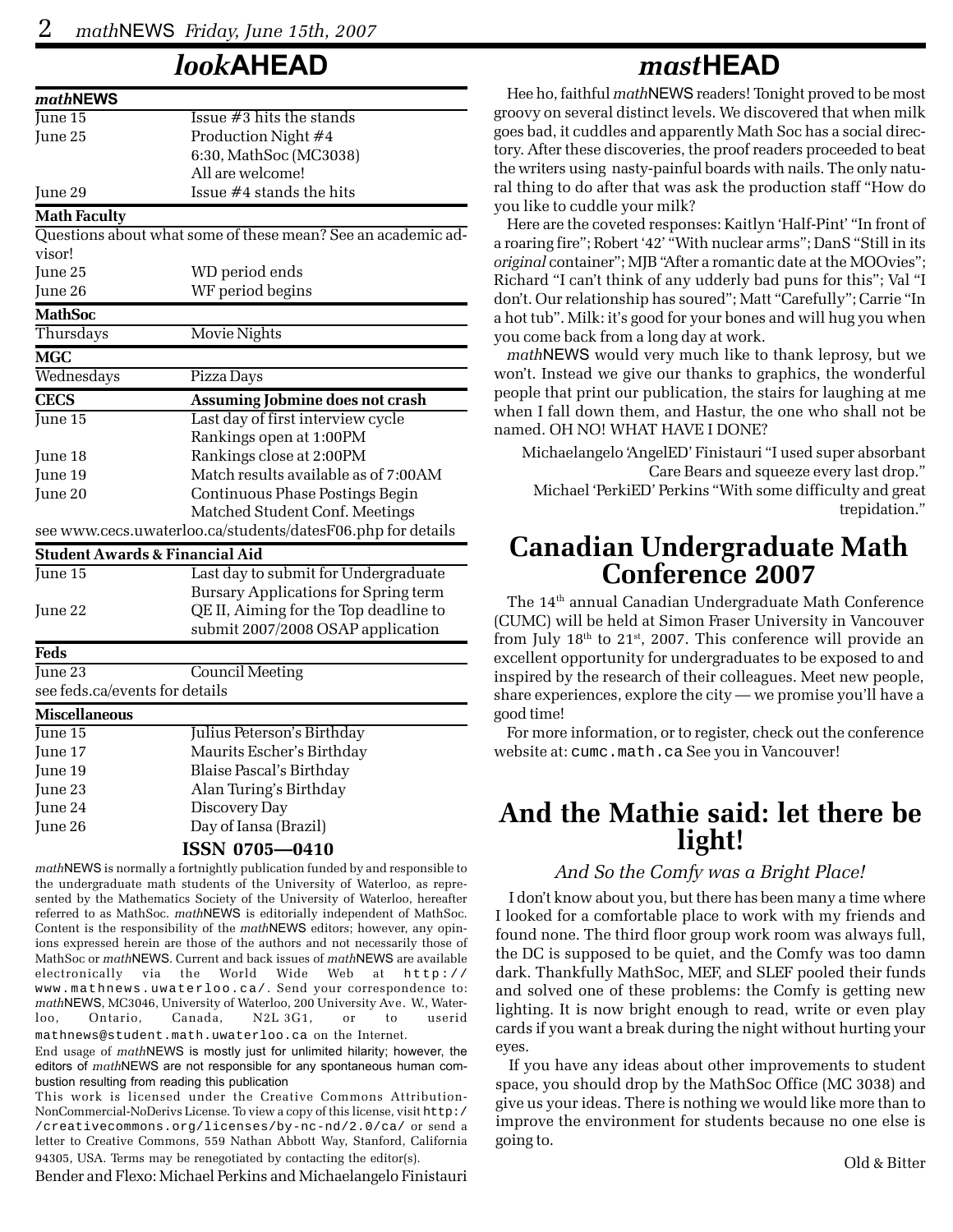## **VPAS Sez**

Howdy ho, everybody!

Not much new to report in the world of VPAS. You almost may as well read last issue! Just in case you don't have a copy handy, here's a quick rundown:

Mathsoc @ Canada Day is still looking for volunteers who will enjoy playing with kids all day! (Or at least, for a 4 hour shift.) Contact canadaday@mathsoc.uwaterloo.ca if you're interested.

Other events you should look out for: Cotton Candy day, Pints with Profs, and Beach Trip.

That's all for now!

Mark Jackson-Brown MathSoc VP, Activites and Services S07

# **Interested in Web Development?**

Last co-op job tell you to get some web experience? Spending a summer in class because you couldn't find a job? Drop by the MathSoc Office (MC 3038) at 4:30 on Monday to learn a little something about PHP and web development on a real world system. This is a great opportunity to get some experience where it counts. Make yourself more valuable to future employers. Come check us out.

Val

## **'Father of the Internet' to visit UW**

On June 21st, Dr. Vinton G. Cerf, Vice President and Chief Internet Evangelist for Google will be giving a talk on tracking the internet into the 21st century from 1:30 p.m. - 2:30 p.m. in the Humanities Theatre, Hagey Hall of the Humanities!

Full details available online at http:// www.mathnews.uwaterloo.ca/Issues/mn10403/ drcerf.php

All are welcome. Please register, to help us gauge numbers, by emailing vkorody@icr.uwaterloo.ca

## **FREE FOOD**

*What are YOU doing July 1st?*

## *Other than getting tired of my slogan* :D

If you have nothing to do for Canada Day, why not help out at the University's bash?

Dedicated students like the MathSoc VPAS are busy planning a huge party for the city of Waterloo. This is a once-a-year opportunity to show the city what students can be good for as we throw them a family-oriented, free-of-charge event complete with our own fireworks.

The thing goes down all afternoon and evening at Columbia Ice Fields. We need lots of volunteers to pull it off!

If you would like to help MathSoc out, we'll be entertaining the littlest kids with bubbles, a sponge toss, parachute games (we have a freaking PARACHUTE!) and more, then sign up on the door of MC 3038.

If that doesn't sound like a fun time to you, but you're still bored, you can run security shifts, work the food tent, help lug things around, or help with set up or take down. Visit http:/ /canadaday.uwaterloo.ca/ to sign up for all non-Math-Soc positions.

**Get a free t-shirt, and for every four hours, earn a free meal!**

Kaitlyn Holman, Canada Day Assistant canadaday@mathsoc

## **16-player Mario Kart**

*Coming to the SLC this weekend*

Hey, this is the UW Gamers dude, and I'm letting you know that we're teaming up with Warrior Weekends this Saturday to bring you some 16-player Mario Kart: Double Dash action!!

Not only will you get a chance to race with 15 other people simultaneously, but there will be prizes for participation!

Check it **out this Saturday** the 16th, from 7-9pm in the Great Hall of the SLC!

UW Gamers Dude

# **Pints sucks!**

### *Make it better*

That title may look grammatically incorrect but it's not - Pints with Profs sucks.

Why it sucks: (here's an unordered list so this will be read)

- 1. we can't get the Bomber anymore (according to a rumour we are checking out) so the venue is too small, almost by definition;
- 2. people don't drag their profs out, and the organizer can't do anything effectively on their own to bring profs out;
- 3. council thinks too much money is spent on snacks, and people who come to events think there's not enough food; and
- 4. no free beer.

So, what can we do?

- 1. This is tough, because Fed Hall is really big and the Grad House cannot cater to underagers. If you have a large venue close to campus you can suggest, please send your idea to social@mathsoc.uwaterloo.ca.
- 2. If people don't invite their profs to the MathSoc version, I don't see why they are likely to invite them to their depart-

ment's version, which is why I don't like the idea of having department-specific Pints events. If the clubs work *with* the social directors we can have one big party with a bigger budget and the number of profs will still be a function of the effort of students.

- 3. One amalgamated budget is better than a bunch of club budgets, and we can spend more on food. However, Pints is not about having a meal, food at good venues is very expensive, and throwing money at the party will not make it better.
- 4. Still no free beer *[Curse you, Math Soc policy! AngelED]* unless you've sufficiently sucked up to your prof.

So don't show up, not bring profs, expect a meal, and then bitch about it. Ever heard there's no such thing as a free lunch? Bring profs, bring money for pints, and HAVE A GOOD TIME, DAMMIT.

And if you're so much better at planning events, send your brilliant ideas to social@mathsoc.uwaterloo.ca

Bitter mathie who had fun times at Pints when she was your age (who is not a social director)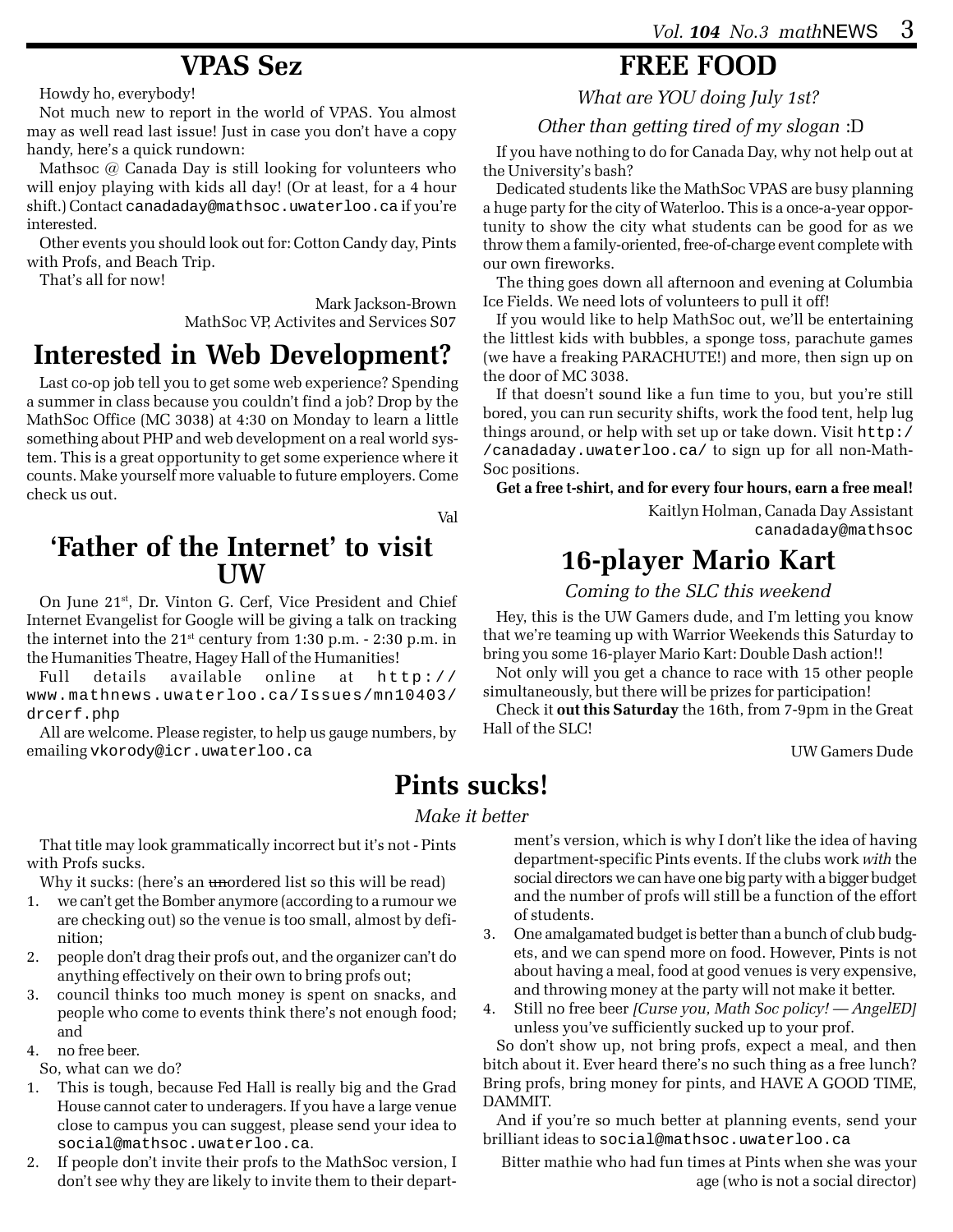# *prof***QUOTES**

Alright then, I'm going through here, then I turn invisible, and then magic happens and I'm over here.

Bodmann AMATH231

Was I wrong in doing this? Never trust your teacher.

Bodmann AMATH231

There's nothing wrong with a cheat sheet. So long as you look at it before the exam.

Bodmann AMATH231

I guess it's the opposite of the engineers: spending the whole time trying to get them to shut up… oh, did I say that out loud? West AMATH250

Just give me a second. Let me go next door to borrow some chalk. Wilmot ACTSC232

Me kill spider. Boom!

Ennis PSYCH253

Reflexivity, antisymmetry, transitivity… does this sound like a foreign language to you? And not just because of my accent?

Tuncel CO454

I just had a brain fart.

Bergeron STAT340

If you feel like we're going around in circles, I feel it too.

Bergeron STAT340

[A student asks if certain material is important] I've spent weeks describing this algorithm and it turns out that it sucks, isn't that important?

Geelen CO351

I just cut open this box of cereal. I'm a cereal killer.

Geelen MATH138

Sure, we could use trigonometric substitution, but that would be like pushing a cow with an aircraft carrier.

Wolczuk MATH138

You're making me laugh; don't do that.

Wolczuk MATH138

# **New policy announced for false fire alarms**

The Waterloo Fire Department's spokesperson Larry McGovern announced that in response to the recent spam of false fire alarms from the university they have adopted a new policy. The new policy will crack down on the university. The fire department will no longer be sending any emergency aid to the university when an alarm is pulled. McGovern commented that in case of an actual fire they would "Let the fuckers die."

The university's response was "... [that] most students do this to prevent writing a midterm. What they do not to realize is that most people that need the extra time are morons and will fail anyway."

I like 0. It's my favourite non-positive, non-negative number.

Wolczuk MATH138

I don't know about integrals, but whenever pie's around, I know I converge to pie.

#### Wolczuk MATH138

There's either the easy way with words or the nerdy way with numbers. When you're out and about you don't want to flaunt your nerdiness. It may end whatever sexual conquest you may be on, just act like you don't know what's going on. "Oh, I don't know anything about that — I'm dumb." But then again, it's not like I've had any trouble.

#### Hoffman MATH136

I said that so I can tell people I said it to you, not cause we're ever going to use it.

MacKinnon PMATH360

STUDENT: Isn't the problem that you can't get to infinity? PROF: You can if you move fast enough.

MacKinnon PMATH360

PROF: [Projective geometry is] like asteroids, when you go off the edge you come back on the other side. STUDENT: Actually, Asteroids is on a torus. PROF: Actually, it depends on the platform.

MacKinnon PMATH360

There is a fuzzy line between a really awesome calculator & a really lame computer. Do not abuse that line.

MacKinnon PMATH360

The only way one can be sure they don't carry a false belief in one's head is if it is empty.

#### Hoffman PMATH330

Some people do this for economic gain. I do it because they overpay me to be a professor… don't tell anyone though.

Anonymous

*Has your prof said something quotable? Type it up and send it to* mathnews@student.math.uwaterloo.ca*, or write it down and drop it in the BLACK BOX (located on the MC 3rd floor, between the Comfy and the C&D).*

# **Walk on the right side of the hallway**

## *Srsly ppl*

Honestly, it's not hard to remember — the RIGHT (correct) side to walk on is the RIGHT (not left) side of the hall.

It works because your right is not the same side as the right of the person coming towards you. NOVEL CONCEPT, EH!?

That goes for doorways too. Two doors? Go through the right one. That way people can get into *and out of* the building at class change.

> The small mathie who just pushes you out of the way anyway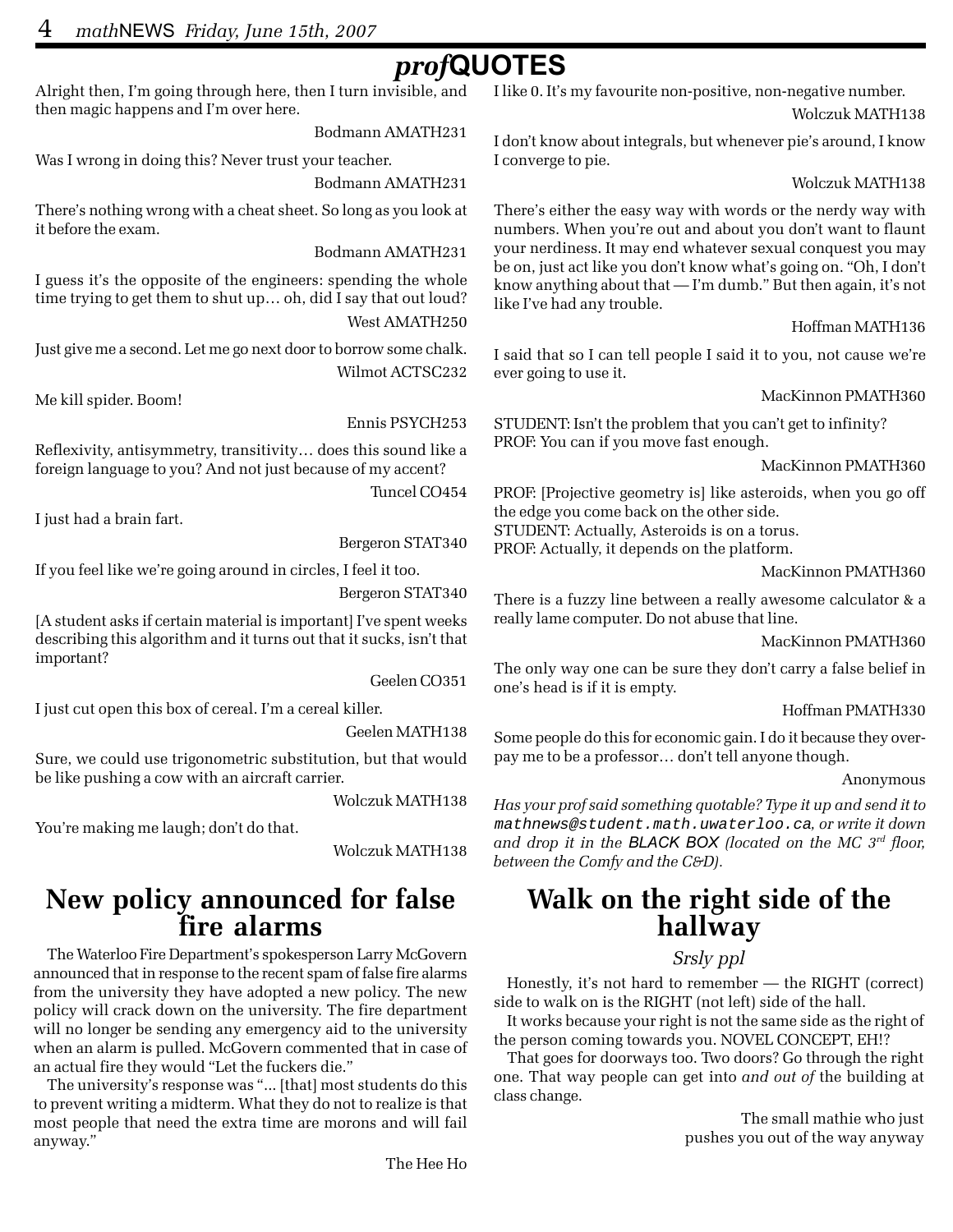## **Dating Advice From The Single Guy**

Dear The Single Guy,

I've been reading your articles for a while, and I've noticed that often I wouldn't be all that happy if a potential boyfriend tried out some of your advice on me. I was thinking that perhaps you should give some other more general advice for the guys out there who read your stuff. I think the best thing you can do, is to find out things about her. However, there are some good and bad ways of doing it. Good ways include: talk to her. Get her to actually tell you these things, even if over the phone or email. Do not stalk her, either by following her around or through Facebook, no keyloggers or phone taps, no diary reading, just get her to tell you these things.

So now that you know these things, use them to your advantage. For example, if she takes a lot of English, like Shakespeare, I hear there's lots of plays going on right now. Take her to a type of restaurant relating to whatever food she likes. You know that sort of stuff. Basically listen to her, and then let that information actually soak in and use it to your advantage. While doing all these things, don't forget to make her feel special by making sure to offer to pay for these events too. Finally, your advice usually concerns crazy schemes and elaborate lies. Lies are not really that great of an idea, girls like an honest guy.

-Madeline

Oh, would you look at that, yet another irrational female who indeed has no idea what she wants. You say that the guy should try to get to know her, either in person or by phone or email. But consider this: where exactly are you supposed to get that information? You need to follow her to a position where you can talk to her. Or look her up in the phone book, or better yet that stupid website known as facebook. You need to do things that some would call stalking in order to get her to give you this information.

Now about your other things, you were almost onto something

# **Write for Imprint**

### *Exercise your skills with CTRL+C and CTRL+V*

Attention all potential writers: the bar for publishing standards has been lowered, thanks to the Imprint, UW's unofficial source of other people's information. Now you too can be a credible Imprint writer with these simple steps!

- 1. Access the Internet using your favourite terminal. Don't have access to your favourite one? Then destroy the person using it.
- 2. Go to Wikipedia.org and find an article somewhat related to whatever you want to pretend to be knowledgeable about.
- 3. This one is important: be sure that the text looks like it could be credible, but don't worry about checking for sources or references! Or even quoting them!
- 4. Highlight the text written by someone else from said article.
- 5. Use the following key sequence: CTRL+C
- 6. Open up your word processor and then tap: CTRL+V
- 7. Add your name somewhere in it, and you're done!

Wikipedia.org is the only source you'll need for everything! Besides, it's not like anyone can log into an account and add information! That's what makes it the most useful source for your publication. Just ask the Imprint staff!

but those are some terrible examples. Take her to Shakespeare because she tells you she likes it and studies a lot? Honestly she spends all day in class, or writing essays, and wants to sit back and relax, and what do you do? Throw it all back in her face. That's a mean and terrible thing to do. Also honest guys? My friend Steve doesn't lie at all. He's sometimes a little sarcastic, but he doesn't lie. You know what that gets him with you gals? Nothing! He's a sad and lonely guy because no girls will give him a chance, usually because he's too honest. How about this, if you didn't look fat in that, why are you even asking, and if you think you are, of course you are. Look, sure, you had some good intentions there, but let's just leave this to the professionals.

Dear The Single Guy,

when me and my girl first started hangin out it was intense. she couldn't keep her hands off me. anytime we had the chance we did. lately tho i'm always the one who has to initiate and the blank look on her face she's not having as much fun anymore. got any moves to share or ideas to help me please her better? Offer to pay for her meal? First how cliche is that, second, that sounds a lot like reverse sexism in a way. Why's the guy always gotta pay? Guys should take a stand about all the troubles feminism has caused us, and first should be taking back the small perks like paying for meals.

-Lucas

Well, Lucas, mind if I call you Luke? What do you think this is, *Imprint*? This isn't what "Dating Advice From The Single Guy" is about. If you want smut like this, go to *Imprint*, they have it on practically every page. This is all about the passion and romance of things, not about what happens afterwards. Also, I don't want to have to risk a meeting with the Dean, more likely since it's obviously a guy writing it this time. But mostly the first thing.

The Single Guy

## **Care Bears VS Predator**

### *Coming to a theatre near you!*

You thought they were full of love… you thought that they were cute and cuddly… this September they will kick some ass! The Care Bears make their way to the big screen when two worlds collide in what is being called the most frightening thrill ride of the century! Care Bears VS Predator is "… the goriest blood-fest with teddy bears since that one scene from Akira!"

The critics all agree that when small, fluff-filled animals with bitchin' tatoos take on the baddest alien assassins in the universe the milk in your fridge will curdle. Every time you watch this movie you triple the probability of your letter to Santa getting lost in the mail. Only watch this movie if you plan on having your sex changed because it will kick your ass so badly you won't even know how you identify!

This movie has been rated PG for explicit depiction of sexual acts and deviancy, comedic mischief and cruelty to animals particularly with explosives and the DVD collection of Friends. Care Bears VS Predator will be exploding its way onto the big screen this September!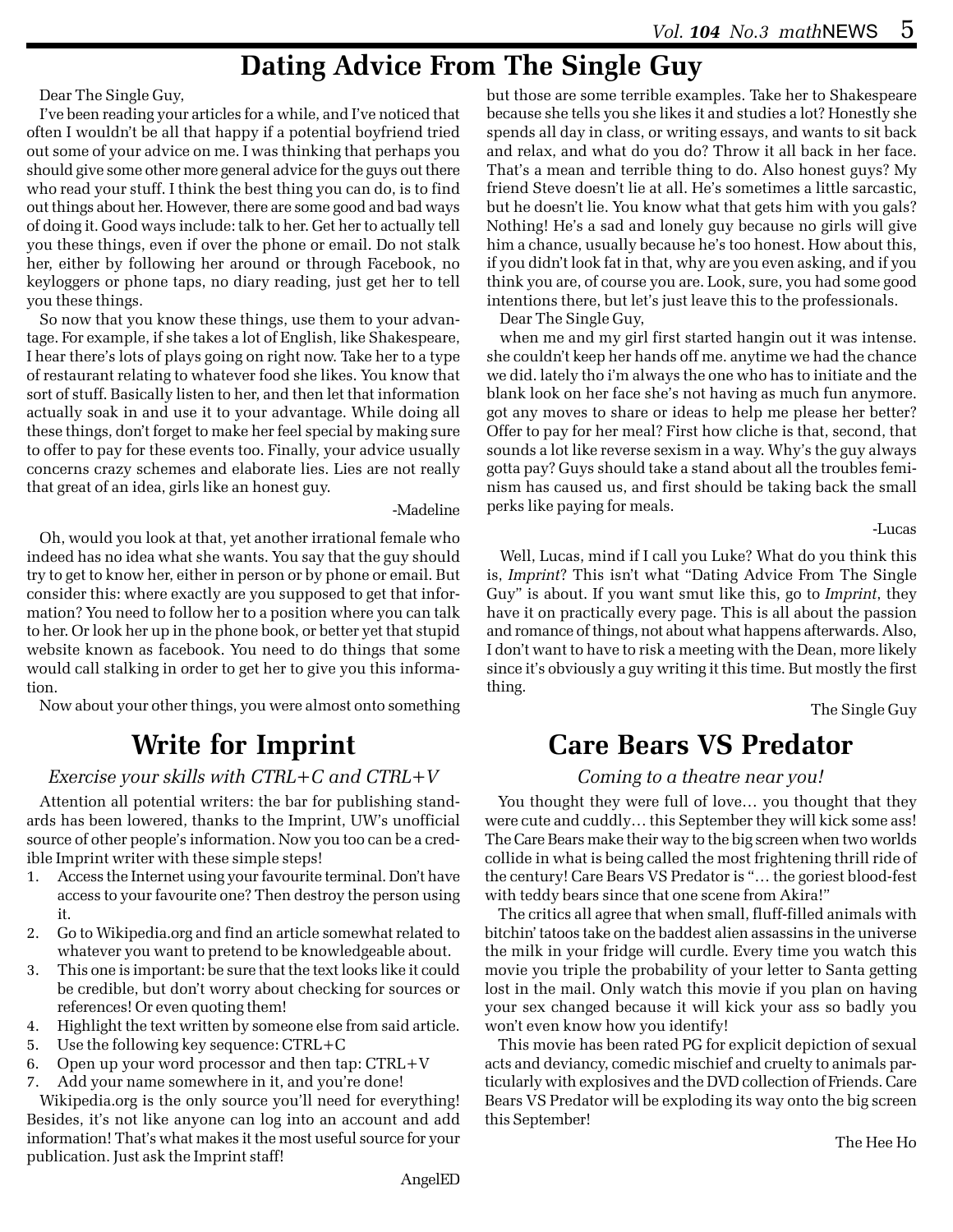## **The Bitter Truth**

Dear Bitter Truth, I have been seeing this amazing girl for about a month, and she has been cheating on me with her on-and-offagain ex-boyfriend for almost the entire time. I really love her, but I get pissed when she ditches me for him. What should I do? Left Out

Dear Left Out, you are a useless tool and will never amount to anything. You don't love her: it's rampaging weasel lust. You think this is love because you've deluded yourself into thinking that you have something special when you really don't. There is nothing special about you or your twisted idea of love. Even if you do love her, you have to actually hate yourself enough to put up with her. I would like to note that I also hate you.

The first thing you have to do is make yourself more comfortable in your position. Seeing as how you are going to be a doormat for the rest of your life, you may want to have some form of cushioning. Especially when any girl who can pretend to like you decides to come along and walk all over you.

Secondly, you should start to realize that your feelings are worthless and stupid. You claim that you love her and you've only been with her for about a month. During that month she has been screwing her "ex" and yet you still love her. You may as well get an inflatable doll with a sign saying "I love you" on it because that's apparently all it takes to keep you happy.

I don't think the name you chose for yourself is appropriate so I'm going to call you Dickless. Now, Dickless, you play a very important role in this world. You are the person that people feel glad that they aren't. You are the sole reason that trash TV shows like Jerry Springer ever existed. Everyone in the world is marginally better than you and you are a tool. Enjoy getting used, Dickless.

> Insincerely, The Bitter Truth

# **The CHIP**

I don't know how many of you fellow math students have ventured to the basement of our home to find the office many don't know about, but I'd like to share some of my experiences with the CHIP.

For instance, did you know that if your laptop won't connect to the wireless network anywhere on campus and you bring it to the CHIP it will magically connect. Yay! The bad news is as soon as you get back to the library it will go back to not working.

Also, the CHIP sells software such as Microsoft Office, Matlab, and Adobe Macromedia. However, none of these are available to students.

If your computer is broken you can take it there and the technicians will fix it! Whether it is making a funny clicking noise when you bend the screen back or you have some crazy virus that permanently set your desktop background to a naked picture of David Hasselhoff, they should be able to figure it out. The technicians are also fully versed in Russian, German, French, Hieroglyphics, and all Asian languages so don't worry if your copy of Windows is not in English.

So, next time you're wondering how to kill time between classes, venture down to the basement (there is a ghost but we keep it under control) and check out the CHIP!

# **Appropriate reactions to big #'s**

A few of you may recall from the fall term an article that discussed Very Large Numbers. It was so-so, but it was really missing a proper discussion on what the appropriate reactions to such numbers are. This is out to remedy that. So starting from smallish numbers to the obscenely large, here is how you should react to understanding these numbers.

#### **1**

 One. The humble unit. Perhaps the definition of unlarge. This should cause no strain on anyone.

#### **1,000,000**

 A million. Bigger, but not terribly tough. Mathies will note that there is nothing particularly interesting about this. Artsies may have trouble imagining this many of anything. **10100**

 That's right. A googol. That's 1 followed by a hundred 0s. Really huge. Physicists should have no troubles, this is only the approximate number of particles in the universe. Artsies begin having a mild headache. Engineers ignore this number as it's not practical. Mathies note that it's using exponent notation. **100!**

 One Hundred Factorial. Actually quite a bit bigger than a googol. Mathies evaluating this number may get a bit cross eyed. Fine Arts students promptly begin their thesis project based on binary representations of it.

### **10googol**

 A googolplex. Imagine taking every partical in the universe and lining them all up with 0s written on them, with a 1 at the front. Yeah, very big. Mathies start having headaches. Artsies consult with their friends in Psych to make sure they haven't gone mad. **Skewe's Numbers**

 These things are so big they require special notation. Smart Artsies will switch to philosophy at this point. Dumb Artsies simply don't understand. Mathies with too much spare time will begin proving how useless these are, except for a few special cases.

#### **Graham's Number**

 The largest number ever actually used in a proof. Don't even try folks — you'll only melt your brain.

There you have it, a short list of increasingly huge numbers and how you should react to them.

## **Dear Sens**

## *A letter to the Senators*

I write this as a fan in enemy territory. Down here, the hockey season ended on April 8<sup>th</sup>, and you'd be hard pressed to tell that a single game has played since.

But I've watched. From the surprisingly quick dispatch of the Penguins (wasn't that series supposed to be close?) to the victory over New Jersey (sweet revenge for the 2003 Conference finals) and the quick dispatch of Buffalo, taking them out in exactly the same manner that they got us last year.

And thanks guys, for being Canada's team (give-or-take Toronto) in the Stanley Cup Finals!

But seriously, couldn't you win at least one more game? I totally booked a trip back to Ottawa so that I could party it up during game 6! Instead, I was doing my CS homework all weekend! In Ottawa. Guys! How could you leave me like that!

42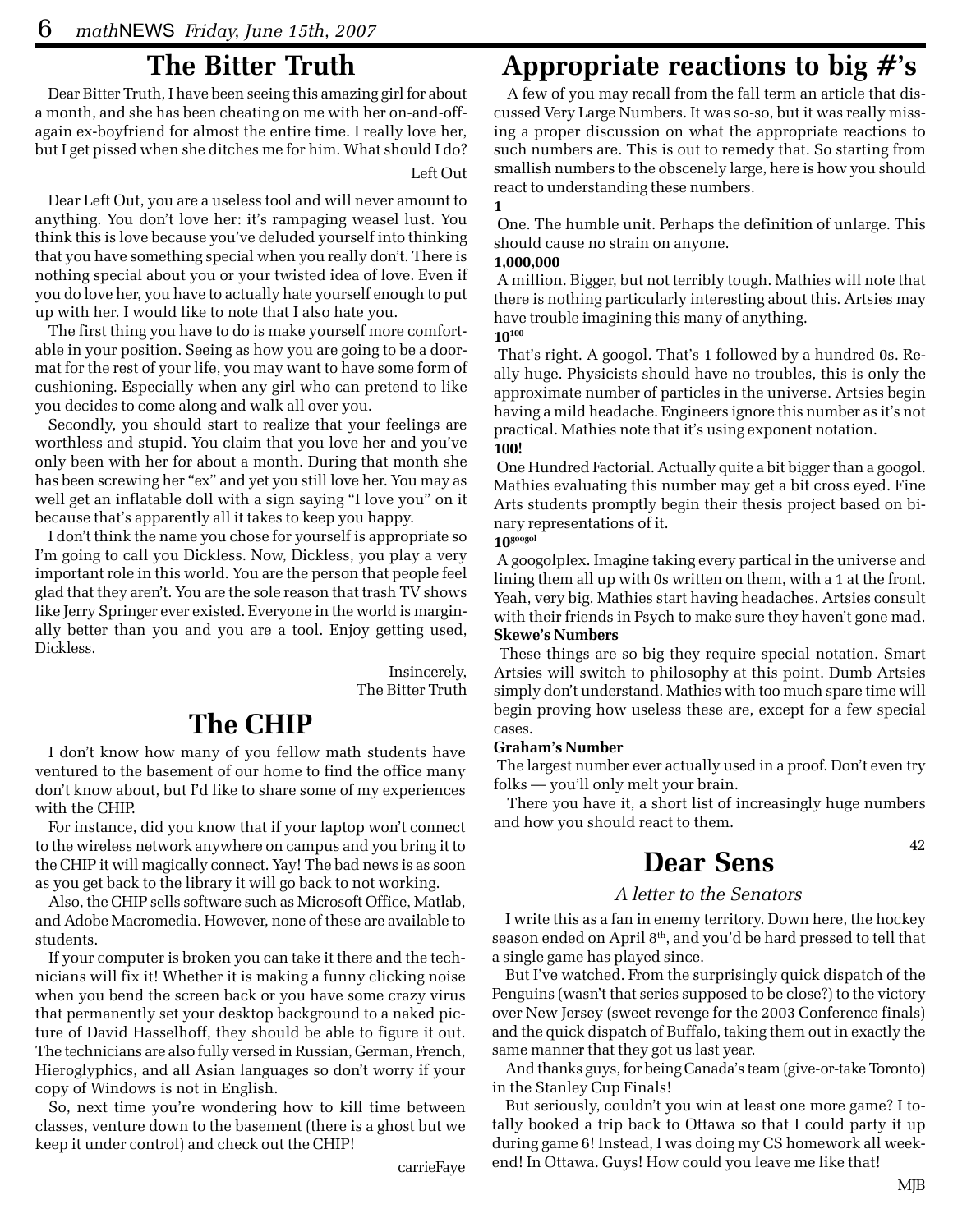## **Tales from the MC**

### *The Epsilon Ball*

Last time on Tales from the MC: Ernest, a science student, discovered a way to travel through time. However, he discovered that even the smallest change would fuck him over greatly when he returned to the present. This time on Tales from the MC: the epsilon ball.

Faisal was an ordinary pure math major. That is to say: he was not ordinary. Unable to feed himself, Faisal was waiting outside of the Math C&D to secure himself some partially stale sustenance when suddenly: it happened. He noticed that no one was around. There was no one anywhere to be found. What's worse: there was no food!

Faisal began to panic. Turning his stare to the clock, he saw that it was the C&D's closing time, but there was no food for consumption. In fact, the doors were closed so he couldn't even pilfer anything! Curious about the strange deficit of other humanoid creatures, he rushed over to the Comfy Lounge. As he approached the entrance, he realized that he was going to find living things in the comfy, but none of them would be things that *should* be living.

"I have to get out of here! I have to find some form of human life! Preferably a woman…" Rushing outside of the MC building a bright light blinded him. It came from the sky and burned his paled skin. As his eyes adjusted to the unfamiliar illumination he noticed something peculiar.

There was a strange blue bubble surrounding the building he came from. Having significant knowledge in mathematics he recognized the construct immediately: an epsilon ball. Fear crawled into his heart and down his pants as his understanding of his situation deepened. The ball would begin to close slowly and crush everything into an infinitely small region that would be continuously differentiable on R.

Faisal quickly thought of a Star Trek episode similar to his current situation, and came to the conclusion that even if he did manage to find a woman, it probably wouldn't do him any good.

"Okay. Think, man, think!" He commanded himself. "The ball is going to continuously get smaller until it crushes me… unless I can find a region that is discontinuous and regardless of the size of the ball, I won't be viciously boned!"

Using his superior intellect, yet inferior practical skills, he ran towards the sixth floor of the MC — perhaps the most discontinuous place on earth! He quickly got tired from ascending the stairs, and caught the elevator on the second floor. The doors opened and he made it. All he could do is sit and wait to see if his plan worked.

That was the last anyone ever heard of Faisal, leaving the reader with a sense of outrage that no actual conclusion was reached.

AngelED

## **Attention Irony Police**

Do you get upset how often people say things are ironic when in fact they aren't; enough so to always point out when people are using it incorrectly? Did you ever realize that doing that is actually a form of saying that what they said was ironic? Yeah, see, describing things as ironic is great, either the thing you're talking about was ironic, or your use of said word ironic is in fact ironic, and you're still correct. So please stop doing this, it's really annoying and even if it's not correct usage, it is.

# **Only that Grebel place could do this**

Seeing as how you're reading this, you've likely spent some time in an area some people know as Waterloo County. If that's the case you've probably heard of Mennonites. You may also have heard of Conrad Grebel University College. It's the church college on campus that's Mennonite. These things may have led to some sort of impression of who they are as a people, most often thinking of horses and buggies (despite the fact that I bet you've never seen any on campus). It is almost certain that you would be completely wrong in your assumptions, most people are, and they don't often worry about what you think of them. About two weeks ago something happened at CGUC that describes these people fairly well.

They were having inter-faith discussions with some representatives from Iran. They were talking about things such as peace but, as seems to be all too often these days with anything regarding the Muslim faith in North America, protestors showed up to ruin the event. At this very heavily Christian place on campus when some people found out that there was going to be Iranians there they decided they had to protest the way things are going on in Iran right now, and have been for quite some time. Who was it who was causing this ruckus? If you said the Mennonites you would in fact be completely wrong. No, it was Iranians protesting Iranians and not for any faith-based reasons but for political ones. In this day and age with the way the world is currently working these are one of a very small number of groups — especially religious ones — who could host an event ending like this.

DanS

# **Bug of the Fornight**

*Perverted Lisp Code*

The following section of code was meant to print values of pi that get closer and closer to the exact value of pi. Can you spot the bug(s)?

```
(defun pi(n)
(if (n <= 3.14159)
(print n)
n = n+npi(1)
```
James Simpson

## **Sudoku**

| The New |  |   |  |  |   |   |  | The Old |  |  |  |   |   |                |   |   |   |
|---------|--|---|--|--|---|---|--|---------|--|--|--|---|---|----------------|---|---|---|
|         |  |   |  |  |   |   |  |         |  |  |  |   |   |                |   |   | 2 |
|         |  |   |  |  |   | 6 |  | 8       |  |  |  |   |   |                | ნ |   | 3 |
|         |  | 5 |  |  |   |   |  |         |  |  |  |   | 7 | $\overline{2}$ | 8 | 5 | 9 |
|         |  |   |  |  |   |   |  |         |  |  |  |   |   |                |   |   | 8 |
|         |  |   |  |  | g |   |  |         |  |  |  |   | 8 | 5              | 9 | っ | б |
|         |  |   |  |  |   |   |  |         |  |  |  | 1 | 3 | 9              |   |   |   |
|         |  |   |  |  |   |   |  |         |  |  |  |   |   |                |   |   |   |
|         |  |   |  |  |   |   |  |         |  |  |  |   |   |                |   | 8 | ל |
|         |  |   |  |  |   |   |  |         |  |  |  |   |   |                |   |   |   |

**Let us take a moment to be thankful for the filler that we are about to read**